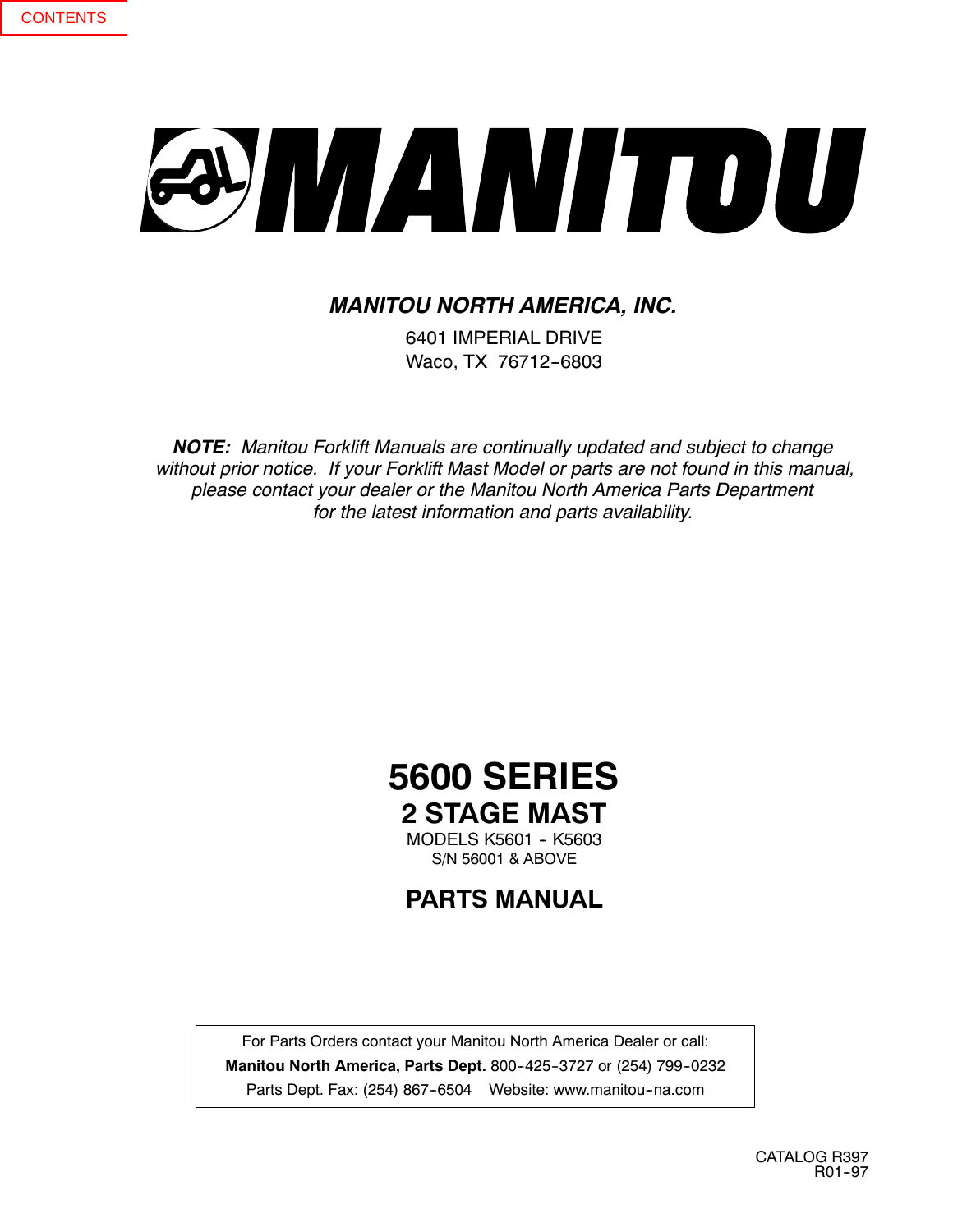### GENERAL INFORMATION

The purpose of this catalog is to provide illustrations for identifying and ordering Mast components/parts. Because of the multitude of Mast Models and components utilized, the illustrations provide a general description and therefore may not show the *exact* shape or detail of the components/parts represented.

The Mast parts are identified by an Item Number on the illustration or picture page. Find the Item Number for the part desired, then locate that Item Number under the "Items" column following the illustration. The Part Number will be located directly tothe right of the Item Number. Also provided is a part Description, Quantity of parts required and the mast Model number.

Most important when ordering parts, is providing the correct serial number as assigned to the mast at the factory. Keep accurate records of all modifications or improvements made to the mast after manufacture. (All Mast modifications must be authorized by K-D Manitou.) Notify the Parts Dept. of any changes that may affect your parts order.

When ordering Mast parts or requesting technical information, the following numbers are required:

Mast Model Number:

Mast Serial Number:

*For quick reference it is recommended these numbers be recorded as soon as possible.*

The Mast Model Number is stamped on the Identification Plate located on the right side (as viewed from the driver's seat) of the Outer Rail, at or above eye level.



For Parts Orders contact your *K-D Manitou Dealer* or call: *K- D Manitou, Parts Division*, Waco, Texas.  $\sim$ -000 $+$   $\sim$   $\sim$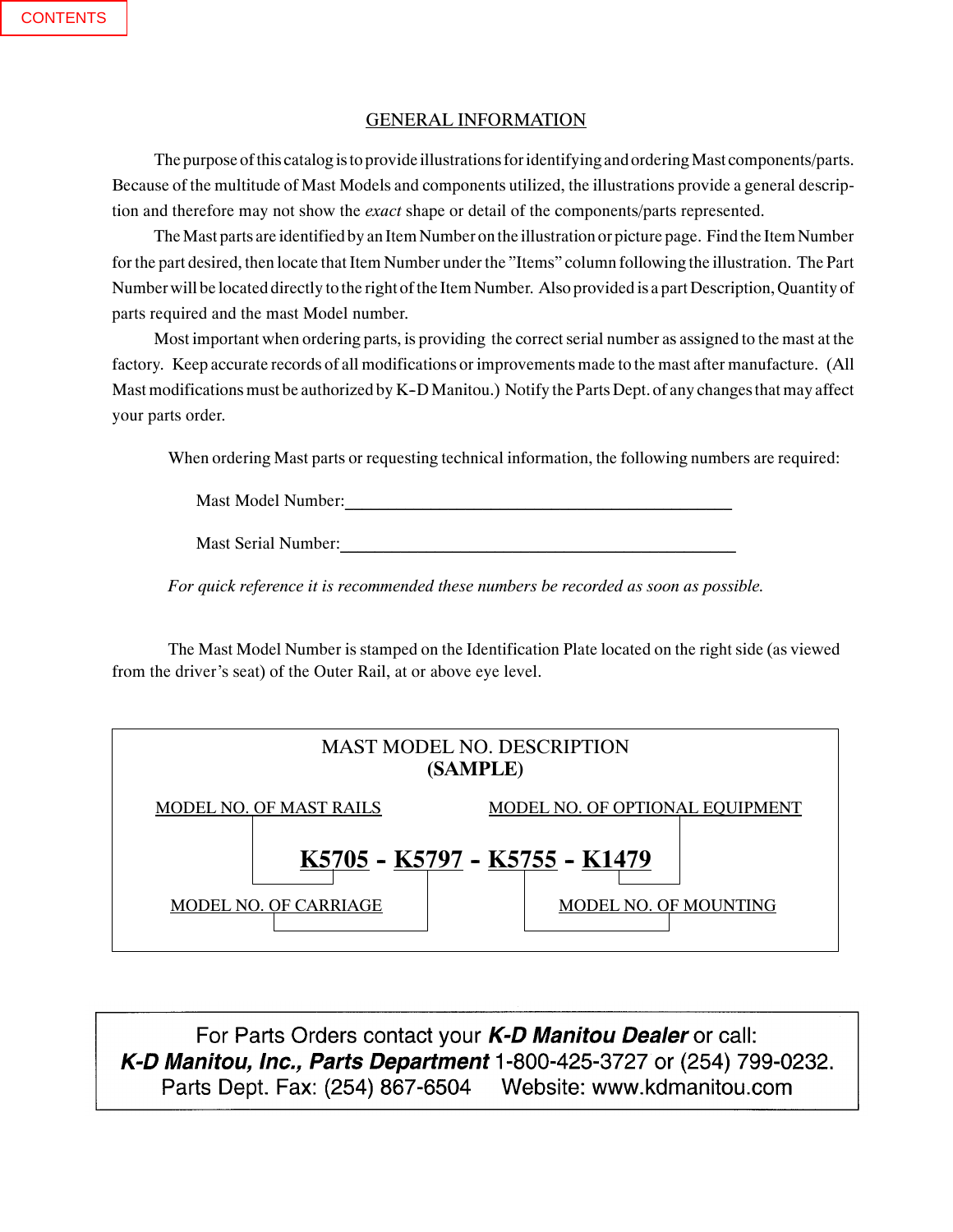# **CONTENTS**

| <b>DESCRIPTION</b> | <b>PAGE</b> |
|--------------------|-------------|
|                    |             |
|                    |             |
|                    |             |
|                    |             |
|                    |             |
|                    |             |
|                    |             |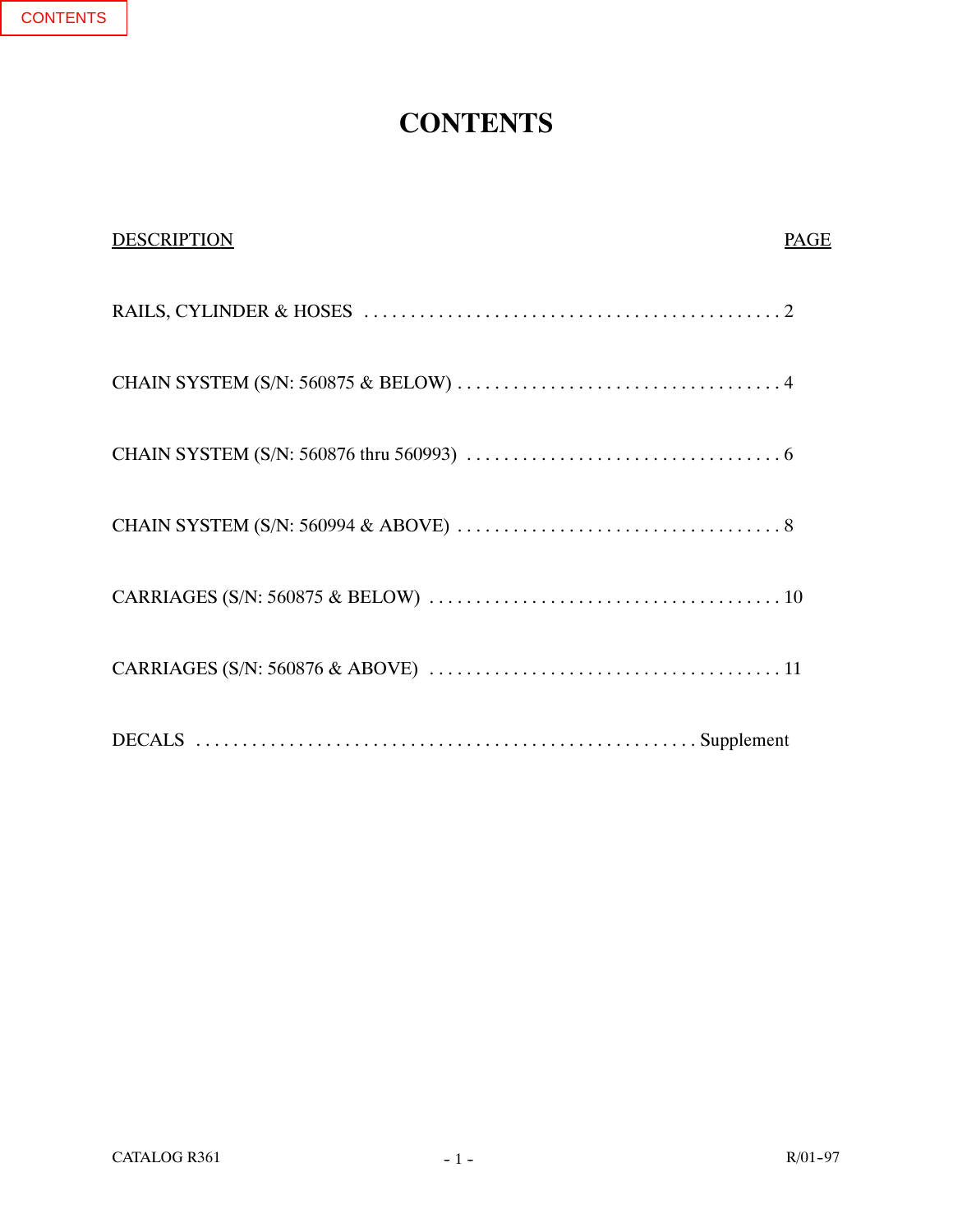<span id="page-3-0"></span>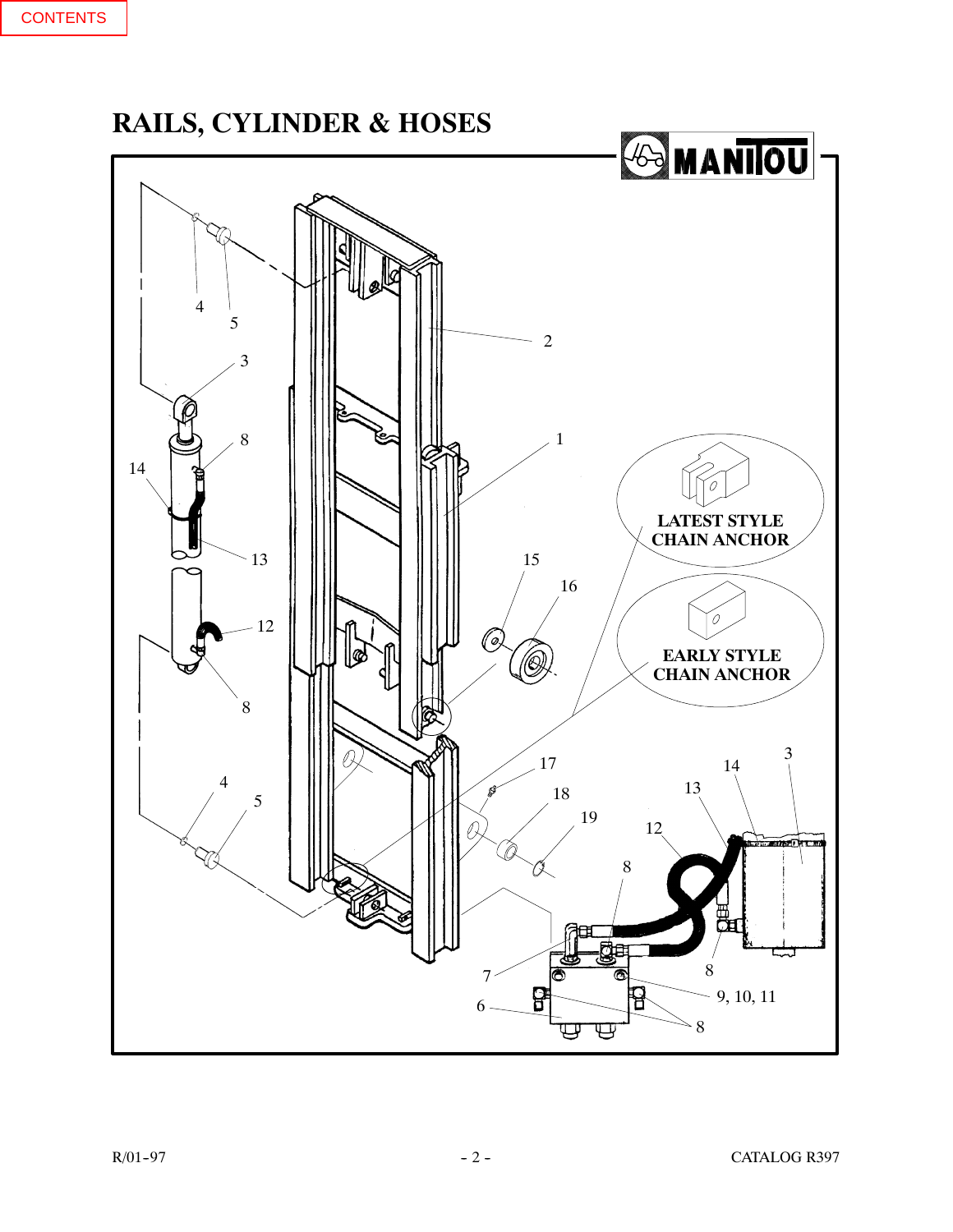| <b>ITEM</b>    | <b>PART NUMBER</b> | <b>DESCRIPTION</b>         | <b>QTY</b>     | <b>MODEL</b> |
|----------------|--------------------|----------------------------|----------------|--------------|
|                |                    |                            |                |              |
| $1*$           | R15330-1           | <b>Outer Rail Assembly</b> | $\mathbf{1}$   | K5601        |
| $1*$           | R15330-2           | <b>Outer Rail Assembly</b> | $\mathbf{1}$   | K5602        |
| $1*$           | R15330-3           | <b>Outer Rail Assembly</b> | $\mathbf{1}$   | K5603        |
|                |                    |                            |                |              |
| $1**$          | R15330S-1          | <b>Outer Rail Assembly</b> | 1              | K5601        |
| $1**$          | R15330S-2          | <b>Outer Rail Assembly</b> | $\mathbf{1}$   | K5602        |
| $1**$          | R15330S-3          | <b>Outer Rail Assembly</b> | $\mathbf{1}$   | K5603        |
|                |                    |                            |                |              |
| 2              | R15340-1           | Inner Rail Assembly        | $\mathbf{1}$   | K5601        |
| $\overline{c}$ | R15340-2           | Inner Rail Assembly        | $\mathbf{1}$   | K5602        |
| $\overline{2}$ | R15340-3           | <b>Inner Rail Assembly</b> | $\mathbf{1}$   | K5603        |
|                |                    |                            |                |              |
| $3***$         | R22590-1           | <b>Cylinder Assembly</b>   | $\mathbf{1}$   | K5601        |
| $3***$         | R22590-2           | <b>Cylinder Assembly</b>   | $\mathbf{1}$   | K5602        |
| $3***$         | R22590-3           | <b>Cylinder Assembly</b>   | $\mathbf{1}$   | K5603        |
|                |                    |                            |                |              |
| 4              | K97541             | Ring, Exterior             | $\overline{c}$ | <b>ALL</b>   |
| 5              | R22753             | Pin                        | $\overline{2}$ |              |
| 6              | R22752             | Valve                      | $\mathbf{1}$   |              |
| 7              | R22751-08          | Fitting                    | $\mathbf{1}$   |              |
| 8              | K66-8              | Fitting                    | 5              |              |
|                |                    |                            |                |              |
| 9              | K45512             | <b>Bolt</b>                | $\overline{2}$ |              |
| 10             | K44752             | Washer                     | $\overline{4}$ |              |
| 11             | K55691             | Nut, Lock                  | $\mathbf{2}$   |              |
| 12             | B760-1706          | Hose                       | $\mathbf{1}$   |              |
|                |                    |                            |                |              |
| 13             | B760-1708          | Hose                       | $\mathbf{1}$   | K5601        |
| 13             | B760-1709          | Hose                       | $\mathbf{1}$   | K5602        |
| 13             | B760-1707          | Hose                       | $\mathbf{1}$   | K5603        |
|                |                    |                            |                |              |
| 14             | K95875             | Ty-Wrap                    | 3              |              |
| 15             | R206               | Shim                       | A/R            |              |
| 16             | R1                 | Roller                     | $\overline{4}$ |              |
| 17             | K87901             | <b>Grease Fitting</b>      | $\overline{4}$ |              |
| 18             | R11944             | Bearing                    | 4              |              |
| 19             | K97631             | Snap Ring, Inner           | 8              |              |

\* Uses latest style chain anchor, see diagram on previous page. Includes Items 17, 18, & 19.

\*\* Uses early style chain anchor, see diagram on previous page. Does not include Items 17, 18, & 19.

\*\*\* Cylinder supplied with Mast Serial No. 560496 & above.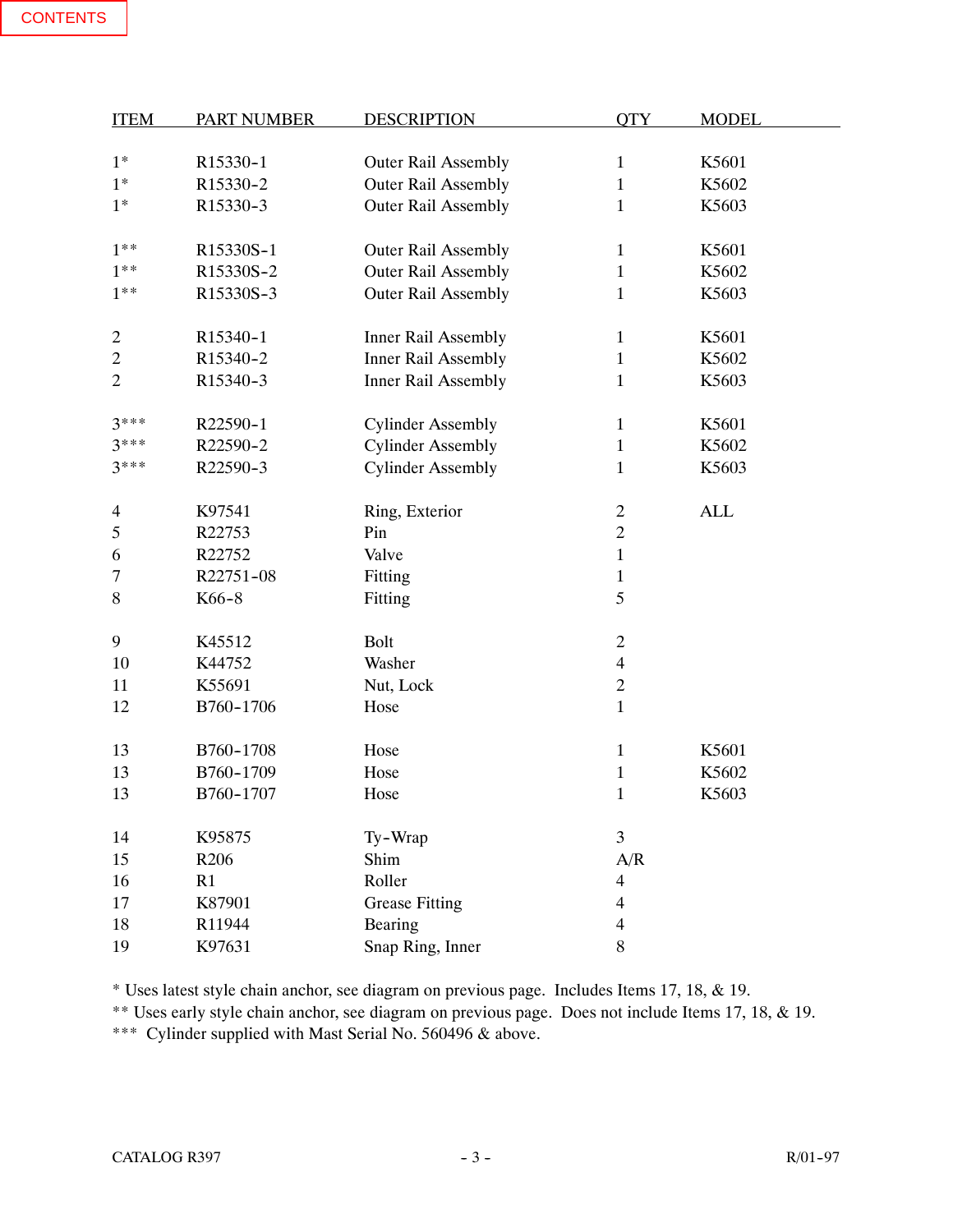<span id="page-5-0"></span>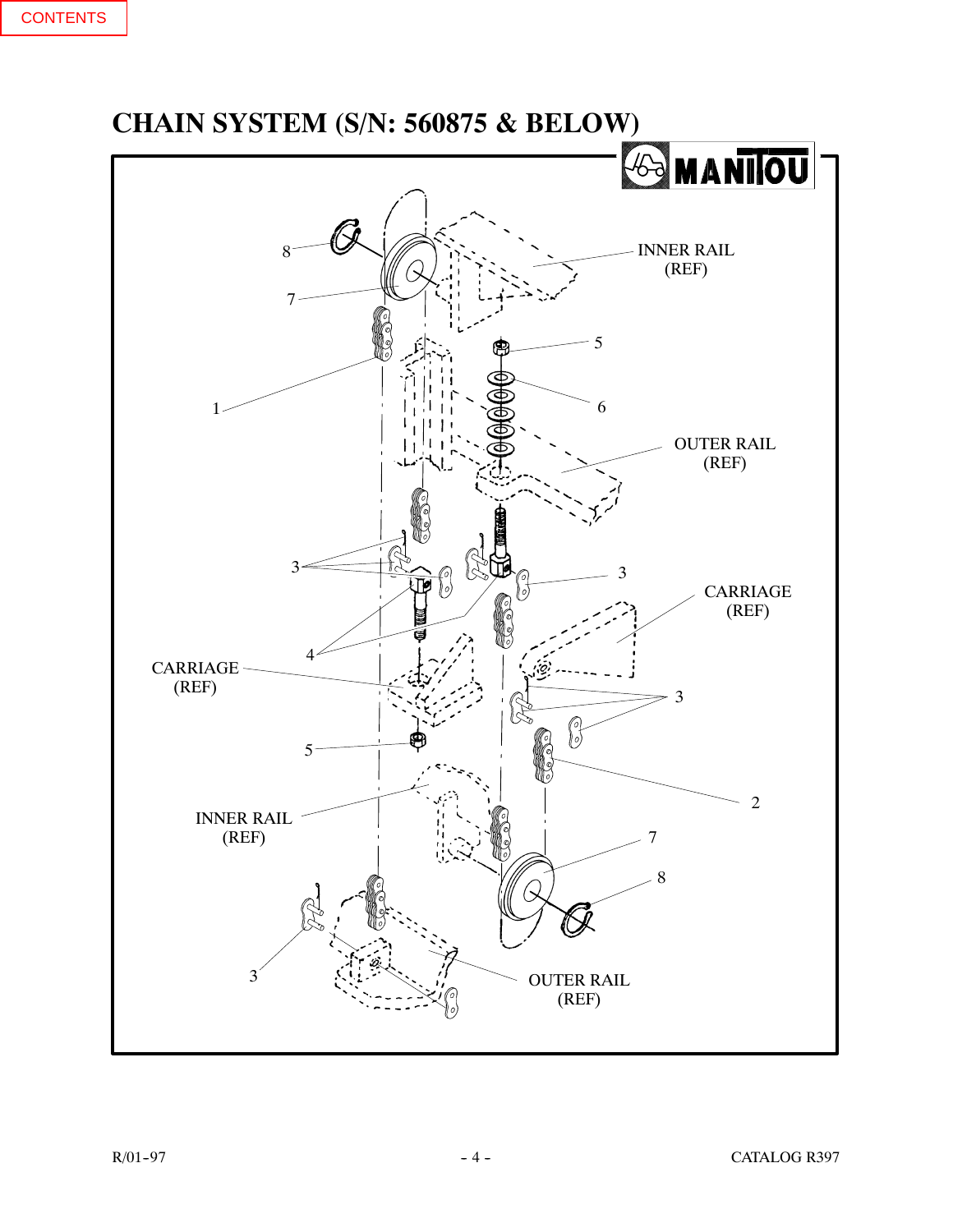| <b>ITEM</b>    | <b>PART NUMBER</b>   | <b>DESCRIPTION</b>    | <b>OTY</b>     | <b>MODEL</b> |
|----------------|----------------------|-----------------------|----------------|--------------|
|                |                      |                       |                |              |
| 1              | R <sub>220</sub> -10 | <b>Chain Assembly</b> | 2              | K5601        |
| 1              | R220-36              | Chain Assembly        | 2              | K5602        |
|                | R220-103             | Chain Assembly        | 2              | K5603        |
|                |                      |                       |                |              |
| $\overline{2}$ | $R220-1$             | Chain Assembly        | $\overline{2}$ | K5601        |
| $\overline{2}$ | $R220-2$             | Chain Assembly        | 2              | K5602        |
| $\overline{2}$ | R220-104             | Chain Assembly        | 2              | K5603        |
|                |                      |                       |                |              |
| 3              | R <sub>225</sub>     | <b>Link Assembly</b>  | 8              |              |
| 4              | R <sub>226</sub>     | Anchor, Chain         | 4              |              |
| 5              | R <sub>227</sub>     | Nut, Stop             | 4              |              |
|                |                      |                       |                |              |
| 6              | R <sub>15354</sub>   | Washer                | 20             |              |
| 7              | R <sub>5</sub>       | Sheave, Chain         | 4              |              |
| 8              | K97538               | Ring, Snap            | $\overline{4}$ |              |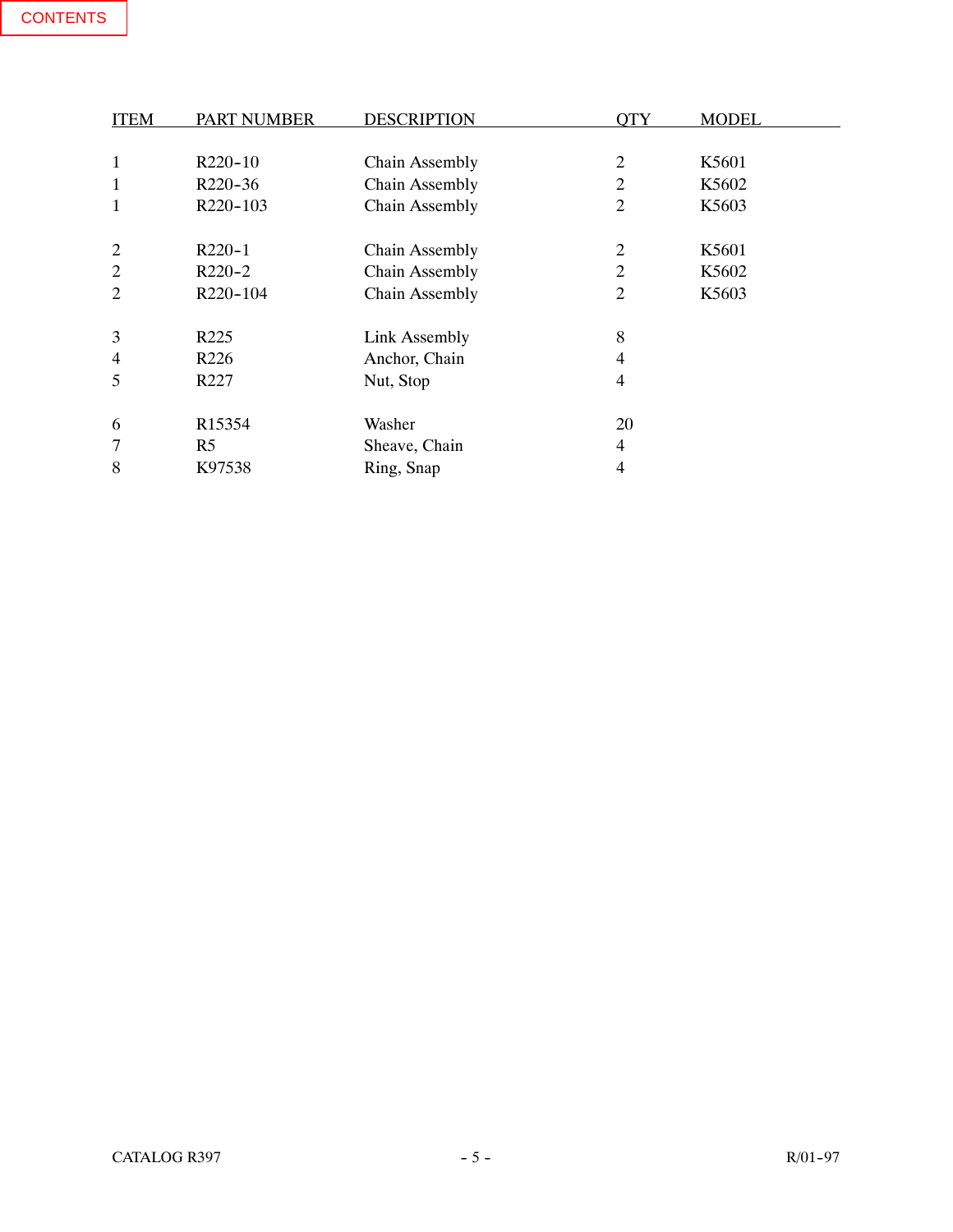<span id="page-7-0"></span>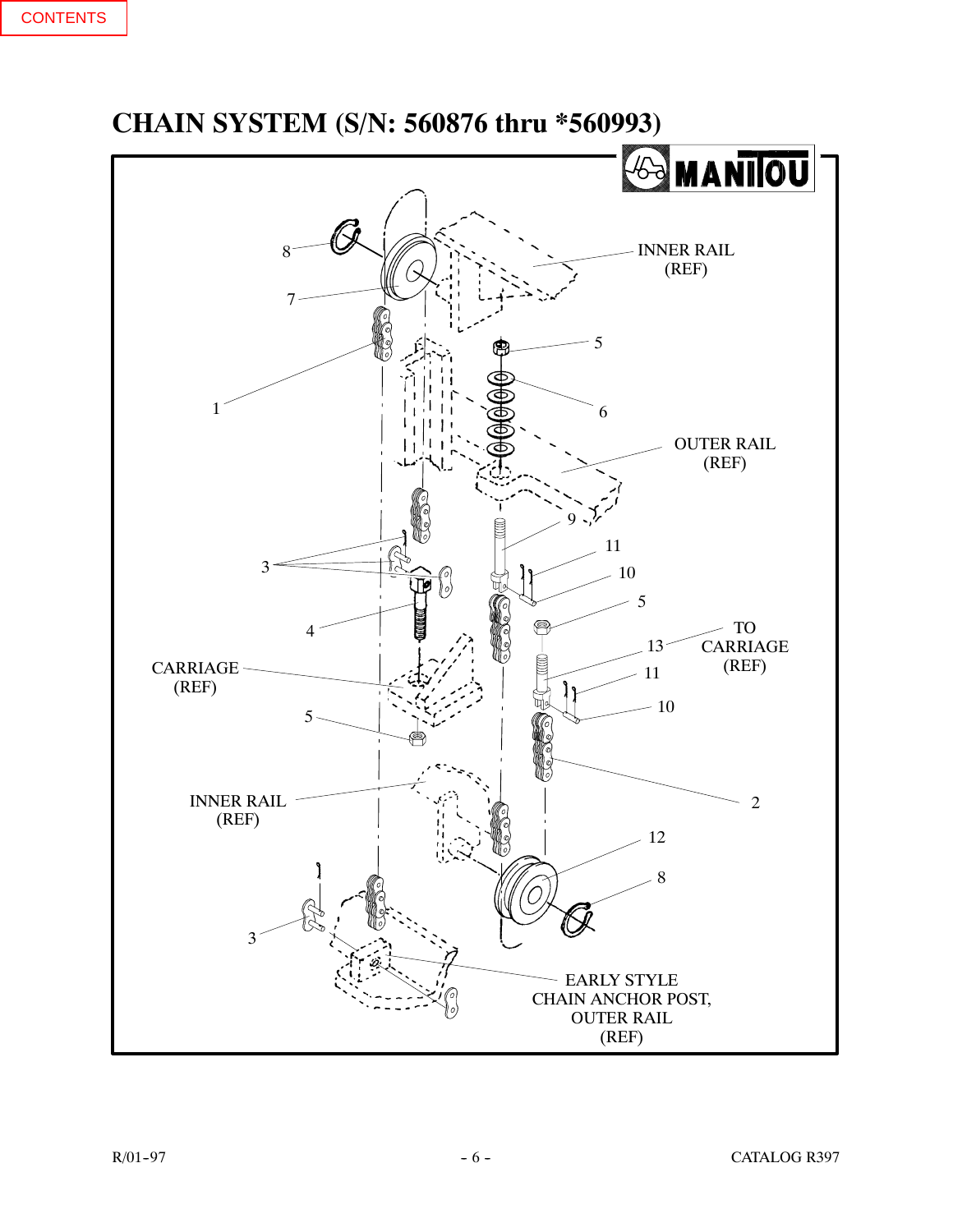| <b>ITEM</b>    | <b>PART NUMBER</b> | <b>DESCRIPTION</b>    | <b>OTY</b>     | <b>MODEL</b> |
|----------------|--------------------|-----------------------|----------------|--------------|
|                |                    |                       |                |              |
| $\mathbf{1}$   | R220-10            | Chain Assembly        | $\overline{2}$ | K5601        |
| $\mathbf 1$    | R220-36            | Chain Assembly        | $\overline{2}$ | K5602        |
| 1              | R220-103           | <b>Chain Assembly</b> | $\overline{2}$ | K5603        |
|                |                    |                       |                |              |
| 2              | R22137-25          | <b>Chain Assembly</b> | 2              | K5601        |
| $\overline{2}$ | R22137-31          | <b>Chain Assembly</b> | 2              | K5602        |
| $\overline{2}$ | R22137-22          | <b>Chain Assembly</b> | $\overline{2}$ | K5603        |
|                |                    |                       |                |              |
| 3              | R225               | <b>Link Assembly</b>  | $\overline{4}$ |              |
| 4              | R226               | Anchor, Chain         | 4              |              |
| 5              | R227               | Nut, Stop             | 4              |              |
|                |                    |                       |                |              |
| 6              | R15354             | Washer, Belleville    | 20             |              |
| 7              | R <sub>5</sub>     | Sheave, Chain         | $\overline{2}$ |              |
| 8              | K97538             | Ring, Snap            | 4              |              |
| 9              | R22147-1           | Anchor, Chain         | $\overline{2}$ |              |
| 10             | R9054              | Pin, Chain            | 4              |              |
|                |                    |                       |                |              |
| 11             | K72004             | Cotter Pin            | 8              |              |
| 12             | R22961             | Sheave, Chain         | $\overline{2}$ |              |
| 13             | R22147-2           | Anchor, Chain         | $\overline{2}$ |              |

\* Serial No. approximate, verify Early Style Chain Anchor Post used on Outer Rail as shown on previous page.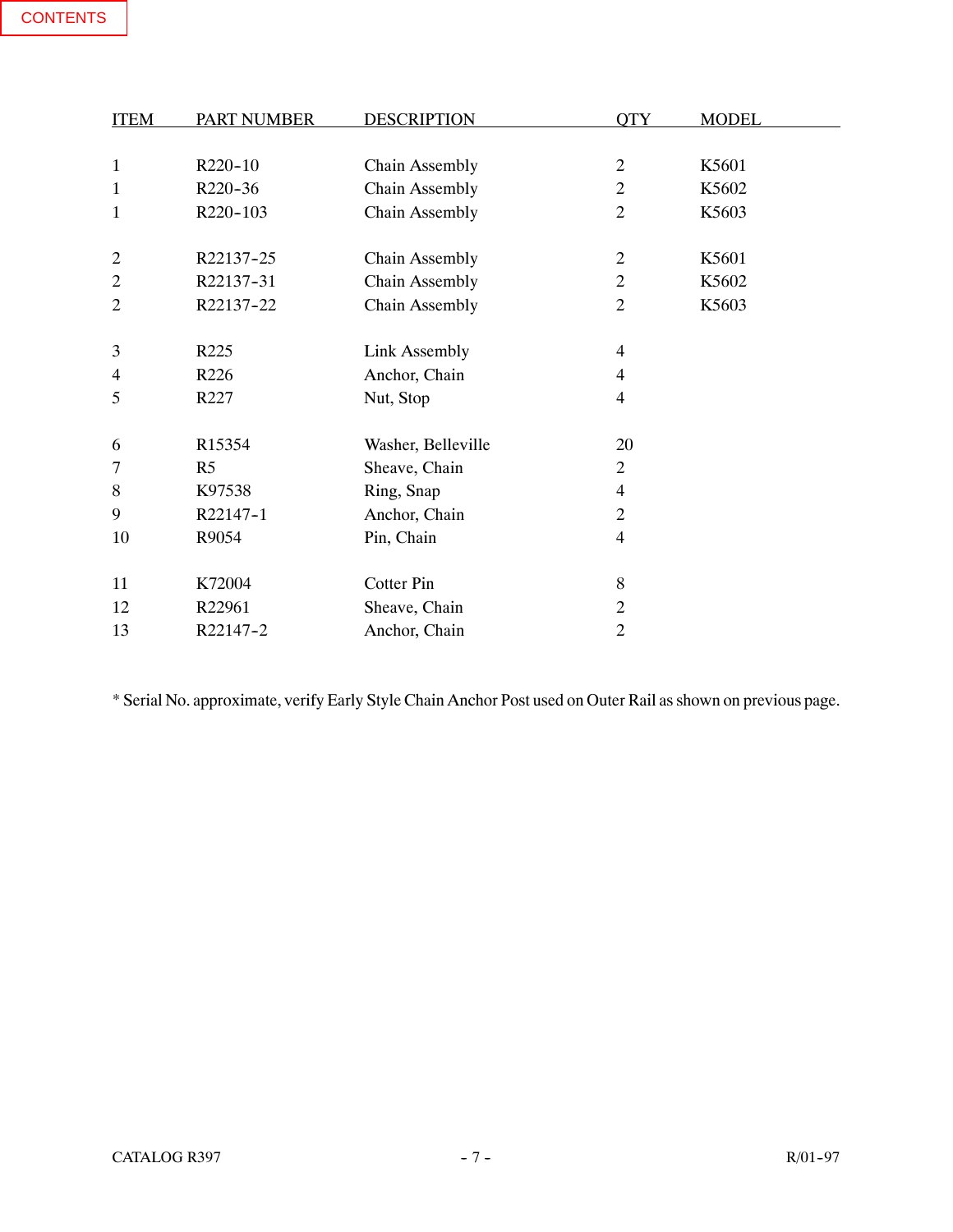<span id="page-9-0"></span>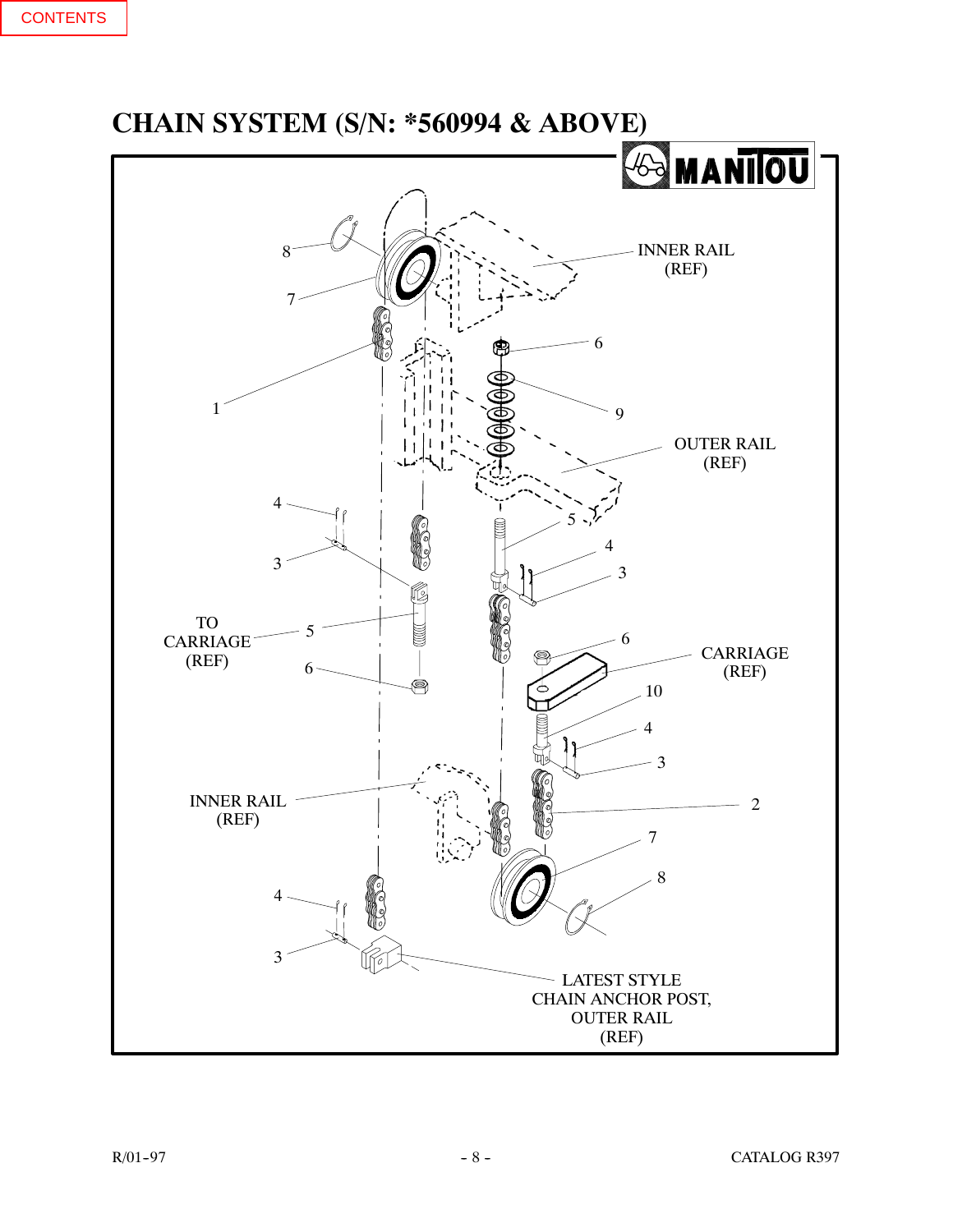| <b>ITEM</b>    | <b>PART NUMBER</b> | <b>DESCRIPTION</b>    | <b>OTY</b>     | <b>MODEL</b> |
|----------------|--------------------|-----------------------|----------------|--------------|
|                |                    |                       |                |              |
| $\mathbf{1}$   | R220-45            | <b>Chain Assembly</b> | $\overline{2}$ | K5601        |
| 1              | R220-46            | Chain Assembly        | $\overline{2}$ | K5602        |
| 1              | R220-44            | Chain Assembly        | $\overline{2}$ | K5603        |
|                |                    |                       |                |              |
| $\overline{2}$ | R22137-25          | <b>Chain Assembly</b> | $\overline{2}$ | K5601        |
| $\overline{2}$ | R22137-31          | <b>Chain Assembly</b> | 2              | K5602        |
| $\overline{c}$ | R22137-22          | Chain Assembly        | $\overline{2}$ | K5603        |
|                |                    |                       |                |              |
| 3              | R9054              | Pin, Chain            | 8              |              |
| 4              | K72004             | Cotter Pin            | 16             |              |
| 5              | R22147-1           | Anchor, Chain         | $\overline{4}$ |              |
| 6              | R227               | Nut, Stop             | 6              |              |
|                |                    |                       |                |              |
| 7              | R23202             | Sheave, Chain         | 4              |              |
| 8              | K97538             | Ring, Snap            | 4              |              |
| 9              | R <sub>15354</sub> | Washer, Belleville    | 20             |              |
| 10             | R22147-2           | Anchor, Chain         | $\overline{2}$ |              |

\* Serial No. approximate, verify Latest Style Chain Anchor Post used on Outer Rail as shown on previous page.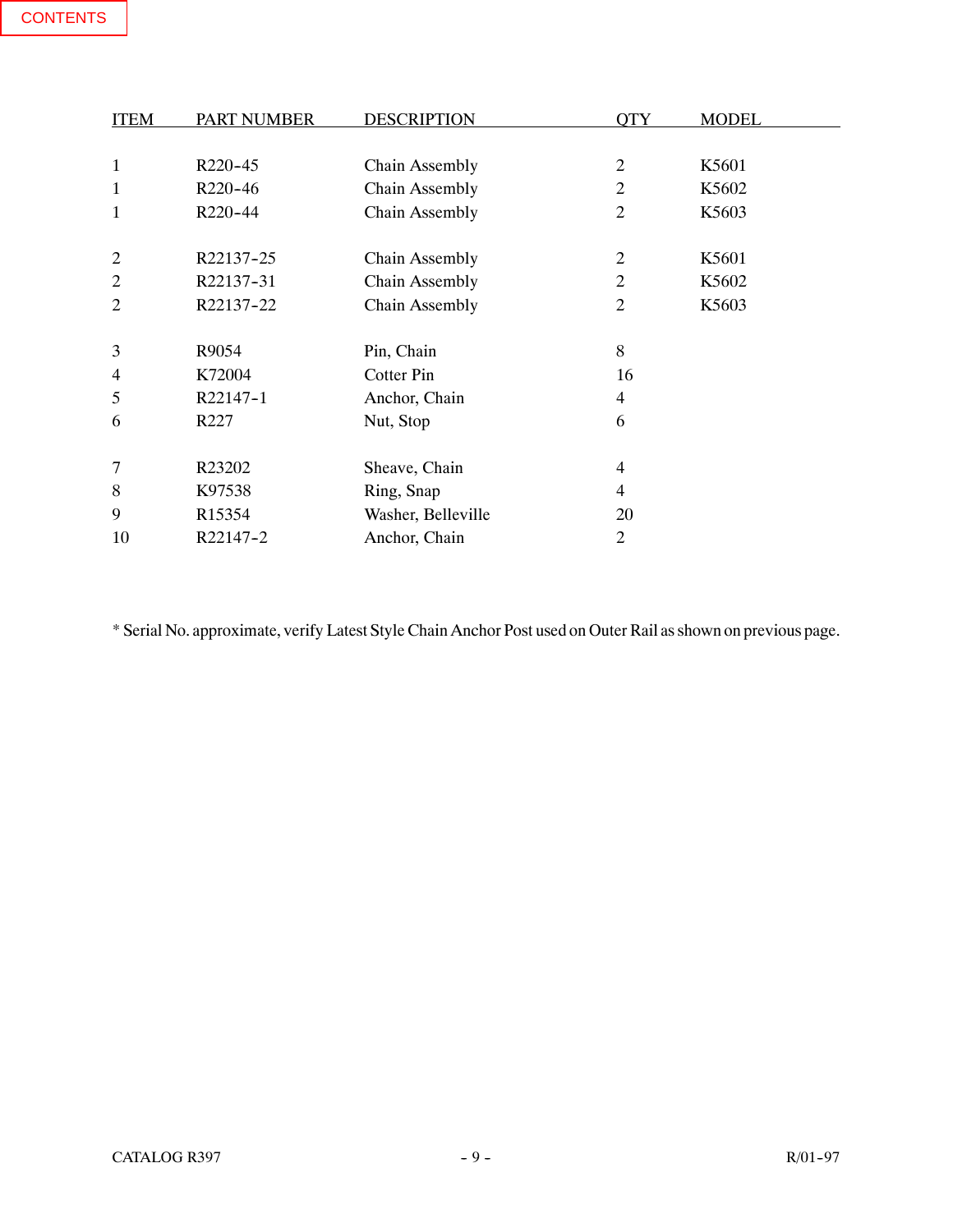<span id="page-11-0"></span>**CARRIAGE (S/N: 560875 & BELOW)**



| <b>ITEM</b>    | <b>PART NUMBER</b>    | <b>DESCRIPTION</b>      | OTY            | <b>MODEL</b> |
|----------------|-----------------------|-------------------------|----------------|--------------|
|                | R <sub>15355</sub>    | Weldment, Carriage, 42" |                | K5630        |
|                | R15355-1              | Weldment, Carriage, 57" |                | K5631        |
| 1              | R <sub>15355</sub> -2 | Weldment, Carriage, 53" |                | K5632        |
|                | R15355-3              | Weldment, Carriage, 44" |                | K5633        |
| 2              | R1                    | Roller                  | 4              |              |
| 3              | R <sub>206</sub>      | Shim                    | A/R            |              |
| $\overline{4}$ | R <sub>2394</sub>     | Shim                    | A/R            |              |
| 5              | R4098                 | Shaft                   | 2              |              |
| 6              | R <sub>2393</sub>     | Washer, Thrust          | 4              |              |
| 7              | R4095                 | <b>Roller Assembly</b>  | 2              |              |
| 8              | K20520                | Bolt, Hex               | 4              |              |
| 9              | R3564                 | Bolt, Lock              | $\overline{2}$ |              |
| 10             | R3561                 | Shaft, Eccentric        | $\overline{2}$ |              |
| 11             | K97535                | Ring, Snap              | $\overline{2}$ |              |
| 12             | R3595                 | <b>Roller Assembly</b>  | $\overline{2}$ |              |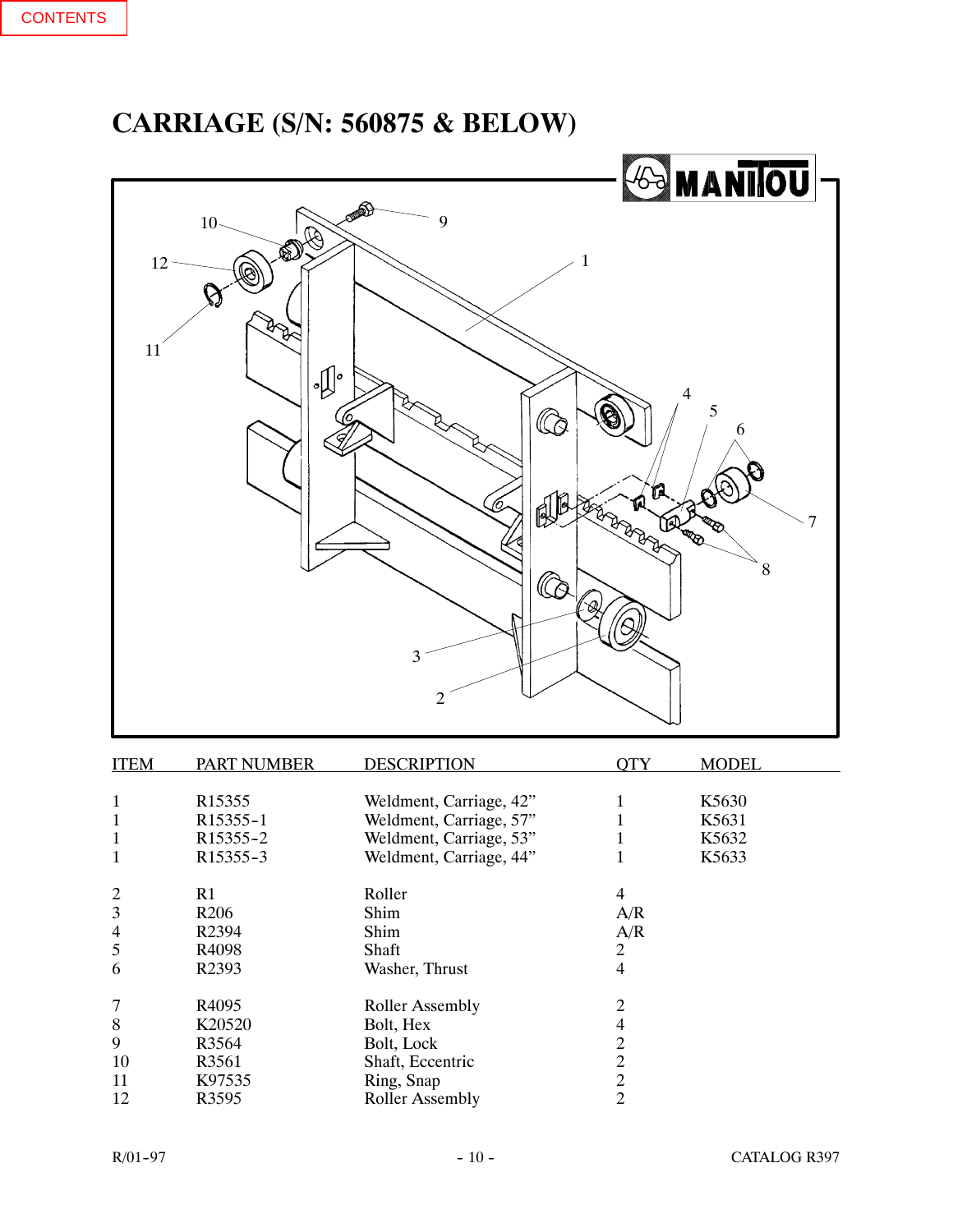# <span id="page-12-0"></span>**CARRIAGE (S/N: 560876 & ABOVE)**



| <b>ITEM</b>    | <b>PART NUMBER</b> | <b>DESCRIPTION</b>      | <b>QTY</b>     | <b>MODEL</b> |
|----------------|--------------------|-------------------------|----------------|--------------|
| 1              | R22390-3           | Weldment, Carriage, 44" | 1              | K5643        |
| 1              | R22390-2           | Weldment, Carriage, 53" | 1              | K5644        |
| $\overline{2}$ | R <sub>1</sub>     | Roller                  | 4              |              |
| 3              | R <sub>206</sub>   | Shim                    | A/R            |              |
| 4              | R <sub>2394</sub>  | Shim                    | A/R            |              |
| 5              | R4098              | Shaft                   | $\overline{2}$ |              |
| 6              | R2393              | Washer, Thrust          | 4              |              |
| 7              | R4095              | <b>Roller Assembly</b>  | $\overline{2}$ |              |
| 8              | K20520             | Bolt, Hex               | 4              |              |
| 9              | R3564              | Bolt, Lock              | $\overline{2}$ |              |
| 10             | R3561              | Shaft, Eccentric        | $\overline{2}$ |              |
| 11             | K97535             | Ring, Snap              | 2              |              |
| 12             | R3595              | <b>Roller Assembly</b>  | $\overline{c}$ |              |